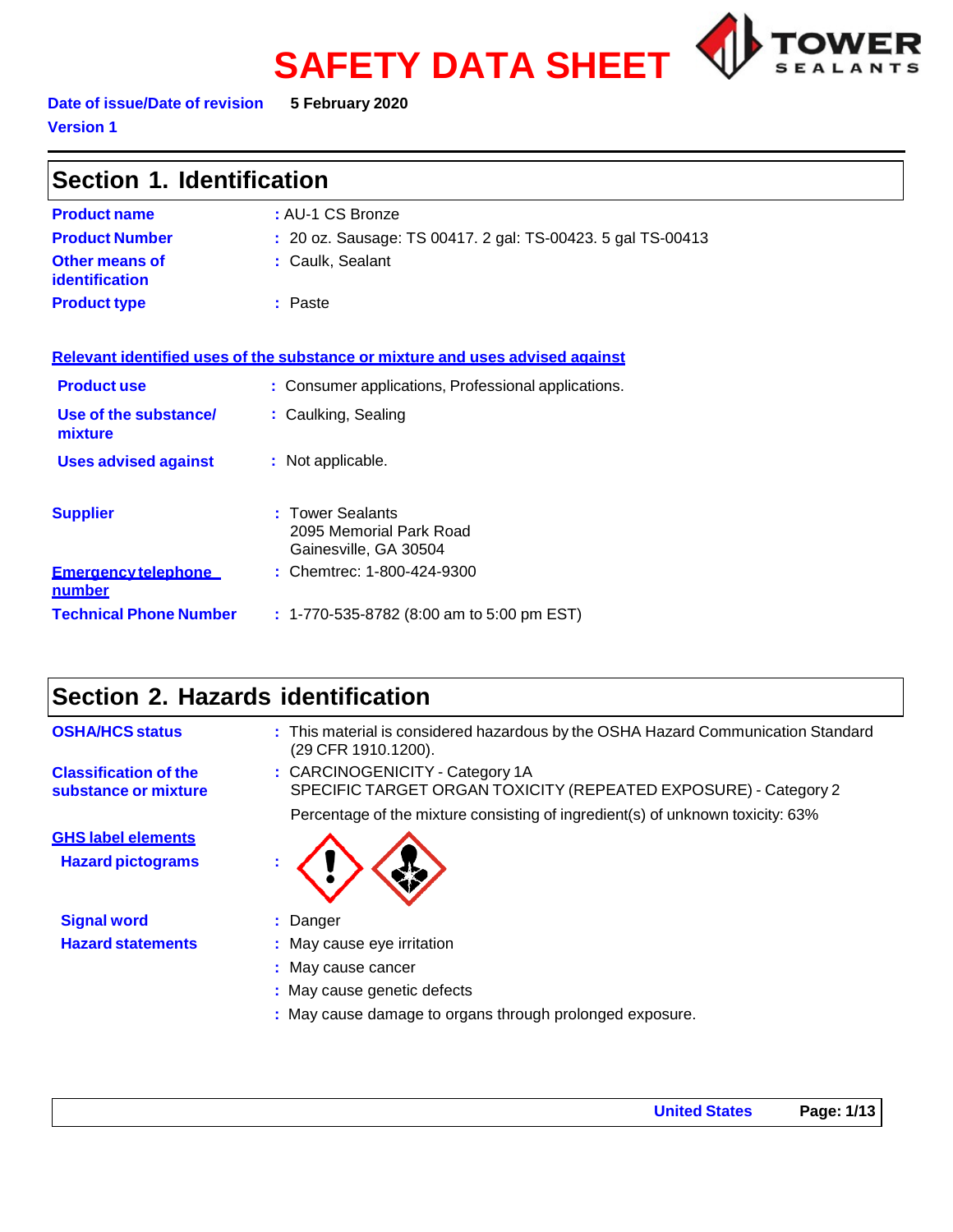# **Section 2. Hazards identification**

### **Precautionary statements**

| <b>General</b>                             | : Read label before use. Keep out of reach of children. If medical advice is needed,<br>have product container or label at hand.                                                                                                                                                                                                                                                                                                                                                            |
|--------------------------------------------|---------------------------------------------------------------------------------------------------------------------------------------------------------------------------------------------------------------------------------------------------------------------------------------------------------------------------------------------------------------------------------------------------------------------------------------------------------------------------------------------|
| <b>Prevention</b>                          | : Obtain special instructions before use. Do not handle until all safety precautions have<br>been read and understood. Use personal protective equipment as required. Do not<br>breathe vapor.                                                                                                                                                                                                                                                                                              |
| <b>Response</b>                            | : Get medical attention if you feel unwell. IF exposed or concerned: Get medical<br>attention.                                                                                                                                                                                                                                                                                                                                                                                              |
| <b>Storage</b>                             | : Store locked up.                                                                                                                                                                                                                                                                                                                                                                                                                                                                          |
| <b>Disposal</b>                            | : Dispose of contents and container in accordance with all local, regional, national and<br>international regulations.                                                                                                                                                                                                                                                                                                                                                                      |
| <b>Supplemental label</b><br>elements      | : Sanding and grinding dusts may be harmful if inhaled. This product contains Crystalline<br>Silica which can cause lung cancer or silicosis. The risk of cancer depends on the<br>duration and level of exposure to dust from sanding surfaces or mist from spray<br>applications. Since this product is not meant to be sanded or sprayed, risk of exposure is<br>considered low. Avoid contact with skin and clothing. Wash thoroughly after handling.<br>Emits toxic fumes when heated. |
| <b>Hazards not otherwise</b><br>classified | : Prolonged or repeated contact may dry skin and cause irritation.                                                                                                                                                                                                                                                                                                                                                                                                                          |

# **Section 3. Composition/information on ingredients**

| Substance/mixture   | : Mixture        |
|---------------------|------------------|
| <b>Product name</b> | : AU-1 CS Bronze |

| Ingredient name                                     | $\frac{9}{6}$ | <b>CAS number</b> |
|-----------------------------------------------------|---------------|-------------------|
| l Limestone                                         | $10 - 30$     | 1317-65-3         |
| White mineral oil (petroleum)                       | $1 - 5$       | 8042-47-5         |
| <b>Ethylene Glycol</b>                              | $0.5 - 1.5$   | 107-21-1          |
| l Titanium Dioxide                                  | $ 0.5 - 1.5 $ | 13463-67-7        |
| Crystalline Silica, respirable powder (<10 microns) | $0.1 - 1$     | 14808-60-7        |

SUB codes represent substances without registered CAS Numbers.

Any concentration shown as a range is to protect confidentiality or is due to batch variation.

There are no additional ingredients present which, within the current knowledge of the supplier and in the **concentrations applicable, are classified as hazardous to health or the environment and hence require reporting in this section.**

**Occupational exposure limits, if available, are listed in Section 8.**

### **Section 4. First aid measures**

If ingestion, irritation, any type of overexposure or symptoms of overexposure occur during or persists after use of this product, contact a POISON CONTROL CENTER, EMERGENCY ROOM OR PHYSICIAN immediately; have Safety Data Sheet information available. Never give anything by mouth to an unconscious or convulsing person. **Description of necessary first aid measures**

**Eye contact :** Check for and remove any contact lenses. Immediately flush eyes with running water for at least 15 minutes, keeping eyelids open. Seek immediate medical attention.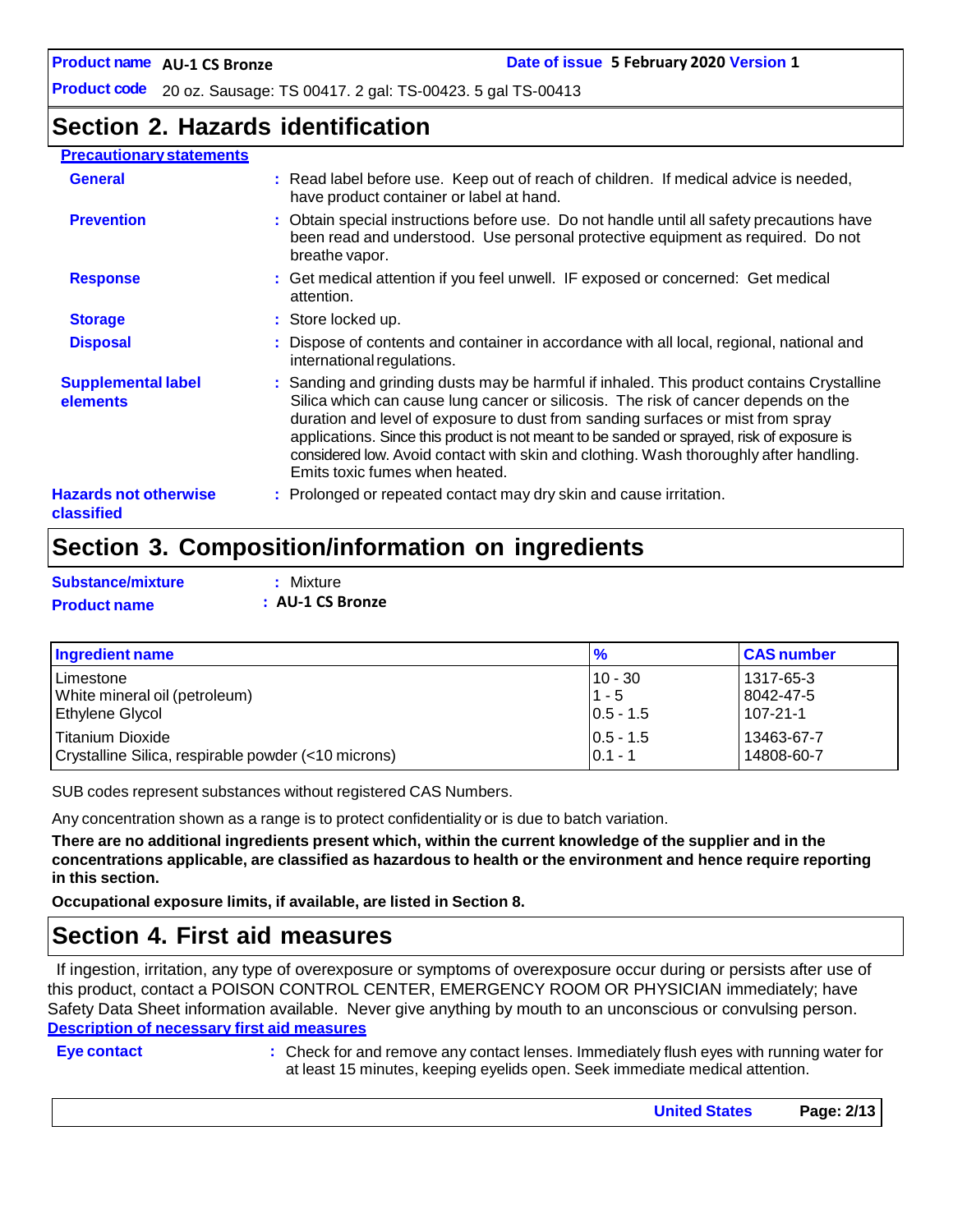# **Section 4. First aid measures**

| : Remove to fresh air. Keep person warm and at rest. If not breathing, if breathing is<br>irregular or if respiratory arrest occurs, provide artificial respiration or oxygen by trained<br>personnel. |
|--------------------------------------------------------------------------------------------------------------------------------------------------------------------------------------------------------|
| : Remove contaminated clothing and shoes. Wash skin thoroughly with soap and water<br>or use recognized skin cleanser. Do NOT use solvents or thinners.                                                |
| : If swallowed, seek medical advice immediately and show this container or label. Keep<br>person warm and at rest. Do NOT induce vomiting.                                                             |
|                                                                                                                                                                                                        |

|                                       | Most important symptoms/effects, acute and delayed                                                                        |
|---------------------------------------|---------------------------------------------------------------------------------------------------------------------------|
| <b>Potential acute health effects</b> |                                                                                                                           |
| Eye contact                           | : Direct contact may cause slight to moderate irritation.                                                                 |
| <b>Inhalation</b>                     | $\therefore$ May cause slight irritation to respiratory passages $-$ headache $-$ dizziness.                              |
| <b>Skin contact</b>                   | : May cause allergic skin reactions and / or central nervous system depression. May cause<br>skin dryness and irritation. |
| <b>Ingestion</b>                      | : Low ingestion hazard in normal use.                                                                                     |

| Over-exposure signs/symptoms |                                                                                    |
|------------------------------|------------------------------------------------------------------------------------|
| Eye contact                  | : No specific data.                                                                |
| <b>Inhalation</b>            | : No specific data.                                                                |
| <b>Skin contact</b>          | : Adverse symptoms may include the following:<br>irritation<br>dryness<br>cracking |
| <b>Ingestion</b>             | : No specific data.                                                                |

|                                   | Indication of immediate medical attention and special treatment needed, if necessary                                                                                                                                                                                                                                                                                                                            |
|-----------------------------------|-----------------------------------------------------------------------------------------------------------------------------------------------------------------------------------------------------------------------------------------------------------------------------------------------------------------------------------------------------------------------------------------------------------------|
| <b>Notes to physician</b>         | : Treat symptomatically. Contact poison treatment specialist immediately if large<br>quantities have been ingested or inhaled.                                                                                                                                                                                                                                                                                  |
| <b>Specific treatments</b>        | : No specific treatment.                                                                                                                                                                                                                                                                                                                                                                                        |
| <b>Protection of first-aiders</b> | : No action shall be taken involving any personal risk or without suitable training. If it is<br>suspected that fumes are still present, the rescuer should wear an appropriate mask or<br>self-contained breathing apparatus. It may be dangerous to the person providing aid to<br>give mouth-to-mouth resuscitation. Wash contaminated clothing thoroughly with water<br>before removing it, or wear gloves. |

**See toxicological information (Section 11)**

# **Section 5. Fire-fighting measures**

| <b>Extinguishing media</b>             |                                                                 |
|----------------------------------------|-----------------------------------------------------------------|
| <b>Suitable extinguishing</b><br>media | : Use an extinguishing agent suitable for the surrounding fire. |
| Unsuitable extinguishing<br>media      | : None known.                                                   |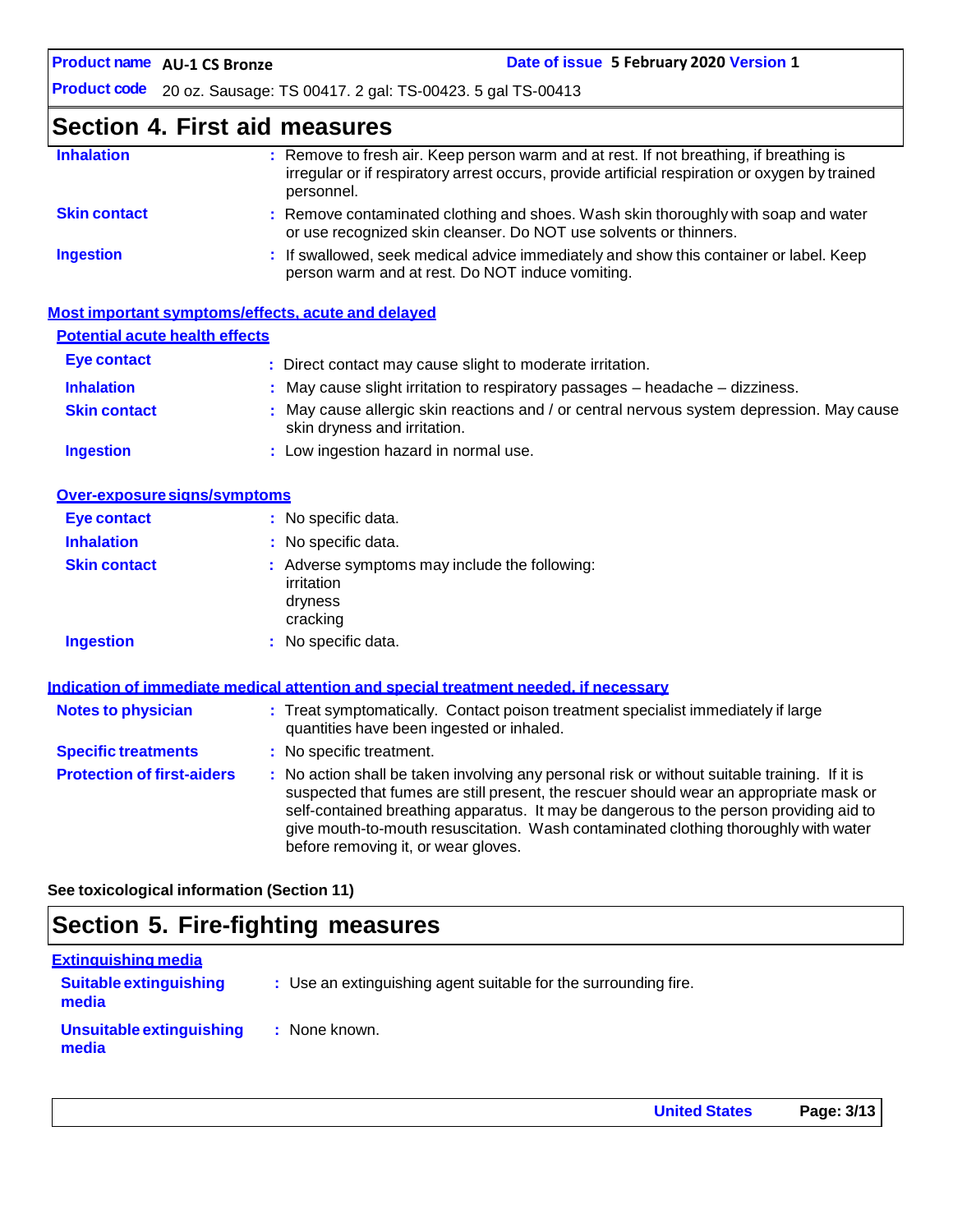**Product code** 20 oz. Sausage: TS 00417. 2 gal: TS-00423. 5 gal TS-00413

# **Section 5. Fire-fighting measures**

| <b>Specific hazards arising</b><br>from the chemical     | : In a fire or if heated, a pressure increase will occur and the container may burst. This<br>material is harmful to aquatic life. Fire water contaminated with this material must be<br>contained and prevented from being discharged to any waterway, sewer or drain. |
|----------------------------------------------------------|-------------------------------------------------------------------------------------------------------------------------------------------------------------------------------------------------------------------------------------------------------------------------|
| <b>Hazardous thermal</b><br>decomposition products       | : Decomposition products may include the following materials:<br>carbon dioxide<br>carbon monoxide<br>metal oxide/oxides                                                                                                                                                |
| <b>Special protective actions</b><br>for fire-fighters   | : Promptly isolate the scene by removing all persons from the vicinity of the incident if<br>there is a fire. No action shall be taken involving any personal risk or without suitable<br>training.                                                                     |
| <b>Special protective</b><br>equipment for fire-fighters | : Fire-fighters should wear appropriate protective equipment and self-contained breathing<br>apparatus (SCBA) with a full face-piece operated in positive pressure mode.                                                                                                |

# **Section 6. Accidental release measures**

|                                                       | <b>Personal precautions, protective equipment and emergency procedures</b>                                                                                                                                                                                                                                                                                                                                                                                                                                                                                                                                                                                                                                   |
|-------------------------------------------------------|--------------------------------------------------------------------------------------------------------------------------------------------------------------------------------------------------------------------------------------------------------------------------------------------------------------------------------------------------------------------------------------------------------------------------------------------------------------------------------------------------------------------------------------------------------------------------------------------------------------------------------------------------------------------------------------------------------------|
| <b>For non-emergency</b><br>personnel                 | : No action shall be taken involving any personal risk or without suitable training.<br>Evacuate surrounding areas. Keep unnecessary and unprotected personnel from<br>entering. Do not touch or walk through spilled material. Avoid breathing vapor or mist.<br>Provide adequate ventilation. Wear appropriate respirator when ventilation is<br>inadequate. Put on appropriate personal protective equipment.                                                                                                                                                                                                                                                                                             |
|                                                       | For emergency responders : If specialised clothing is required to deal with the spillage, take note of any information<br>in Section 8 on suitable and unsuitable materials. See also the information in "For non-<br>emergency personnel".                                                                                                                                                                                                                                                                                                                                                                                                                                                                  |
| <b>Environmental precautions</b>                      | : Avoid dispersal of spilled material and runoff and contact with soil, waterways, drains<br>and sewers. Inform the relevant authorities if the product has caused environmental<br>pollution (sewers, waterways, soil or air).                                                                                                                                                                                                                                                                                                                                                                                                                                                                              |
| Methods and materials for containment and cleaning up |                                                                                                                                                                                                                                                                                                                                                                                                                                                                                                                                                                                                                                                                                                              |
| <b>Small spill</b>                                    | : Stop leak if without risk. Move containers from spill area. Dilute with water and mop up<br>if water-soluble. Alternatively, or if water-insoluble, absorb with an inert dry material and<br>place in an appropriate waste disposal container. Dispose of via a licensed waste<br>disposal contractor.                                                                                                                                                                                                                                                                                                                                                                                                     |
| <b>Large spill</b>                                    | : Stop leak if without risk. Move containers from spill area. Approach release from<br>upwind. Prevent entry into sewers, water courses, basements or confined areas. Wash<br>spillages into an effluent treatment plant or proceed as follows. Contain and collect<br>spillage with non-combustible, absorbent material e.g. sand, earth, vermiculite or<br>diatomaceous earth and place in container for disposal according to local regulations<br>(see Section 13). Dispose of via a licensed waste disposal contractor. Contaminated<br>absorbent material may pose the same hazard as the spilled product. Note: see<br>Section 1 for emergency contact information and Section 13 for waste disposal. |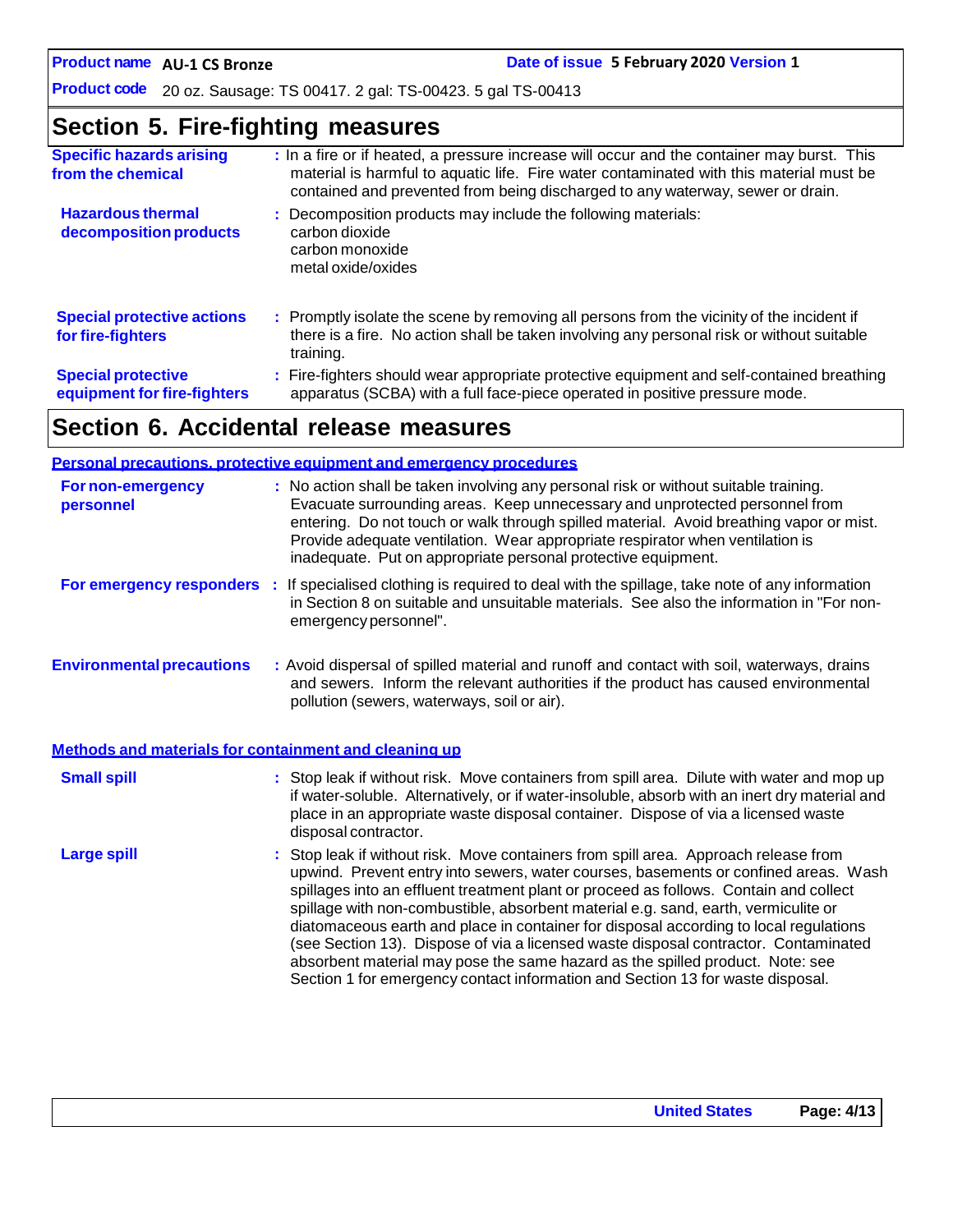# **Section 7. Handling and storage**

### **Precautions for safe handling**

| <b>Protective measures</b>                                                | : Put on appropriate personal protective equipment (see Section 8). Avoid exposure -<br>obtain special instructions before use. Do not handle until all safety precautions have<br>been read and understood. Do not get in eyes or on skin or clothing. Do not breathe<br>vapor or mist. Do not ingest. If during normal use the material presents a respiratory<br>hazard, use only with adequate ventilation or wear appropriate respirator. Keep in the<br>original container or an approved alternative made from a compatible material, kept<br>tightly closed when not in use. Empty containers retain product residue and can be<br>hazardous. Do not reuse container. |
|---------------------------------------------------------------------------|-------------------------------------------------------------------------------------------------------------------------------------------------------------------------------------------------------------------------------------------------------------------------------------------------------------------------------------------------------------------------------------------------------------------------------------------------------------------------------------------------------------------------------------------------------------------------------------------------------------------------------------------------------------------------------|
| <b>Special precautions</b>                                                | : If this material is part of a multiple component system, read the Safety Data Sheet(s) for<br>the other component or components before blending as the resulting mixture may have<br>the hazards of all of its parts.                                                                                                                                                                                                                                                                                                                                                                                                                                                       |
| <b>Advice on general</b><br>occupational hygiene                          | : Eating, drinking and smoking should be prohibited in areas where this material is<br>handled, stored and processed. Workers should wash hands and face before eating,<br>drinking and smoking. Remove contaminated clothing and protective equipment before<br>entering eating areas. See also Section 8 for additional information on hygiene<br>measures.                                                                                                                                                                                                                                                                                                                 |
| <b>Conditions for safe storage,</b><br>including any<br>incompatibilities | : Do not store below the following temperature: $5^{\circ}C(41^{\circ}F)$ . Store in accordance with<br>local regulations. Store in original container protected from direct sunlight in a dry, cool<br>and well-ventilated area, away from incompatible materials (see Section 10) and food<br>and drink. Keep container tightly closed and sealed until ready for use. Containers that<br>have been opened must be carefully resealed and kept upright to prevent leakage. Do<br>not store in unlabeled containers. Use appropriate containment to avoid environmental<br>contamination.                                                                                    |
|                                                                           |                                                                                                                                                                                                                                                                                                                                                                                                                                                                                                                                                                                                                                                                               |

# **Section 8. Exposure controls/personal protection**

### **Control parameters**

### **Occupational exposure limits**

| <b>Ingredient name</b>                              | <b>Exposure limits</b>                              |
|-----------------------------------------------------|-----------------------------------------------------|
| Limestone                                           | OSHA PEL (United States, 2/2013).                   |
|                                                     | TWA: 5 mg/m <sup>3</sup> 8 hours. Form: Respirable  |
|                                                     | Ifraction                                           |
|                                                     | TWA: 15 mg/m <sup>3</sup> 8 hours. Form: Total dust |
| White mineral oil (petroleum)                       | <b>ACGIH TLV (United States, 6/2013).</b>           |
|                                                     | TWA: 5 mg/m <sup>3</sup> 8 hours. Form: Inhalable   |
|                                                     | Ifraction                                           |
|                                                     | OSHA PEL (United States, 2/2013).                   |
| Ethylene Glycol                                     | TWA: $5 \text{ mg/m}^3$ 8 hours.                    |
|                                                     | <b>ACGIH TLV (United States, 6/2013).</b>           |
|                                                     | C: 100 mg/m <sup>3</sup> Form: Aerosol              |
|                                                     | OSHA PEL (United States, 2/2013).                   |
| <b>Titanium Dioxide</b>                             | TWA: 15 mg/m <sup>3</sup> 8 hours. Form: Total dust |
|                                                     | ACGIH TLV (United States, 6/2013).                  |
|                                                     | TWA: $10 \text{ mg/m}^3$ 8 hours.                   |
|                                                     | ACGIH TLV (United States, 6/2013).                  |
| Crystalline Silica, respirable powder (<10 microns) | TWA: 0.025 mg/m <sup>3</sup> 8 hours. Form:         |
|                                                     | Respirable                                          |
|                                                     | OSHA PEL Z3 (United States, 2/2013).                |
|                                                     | <b>United States</b><br>Page: 5/13                  |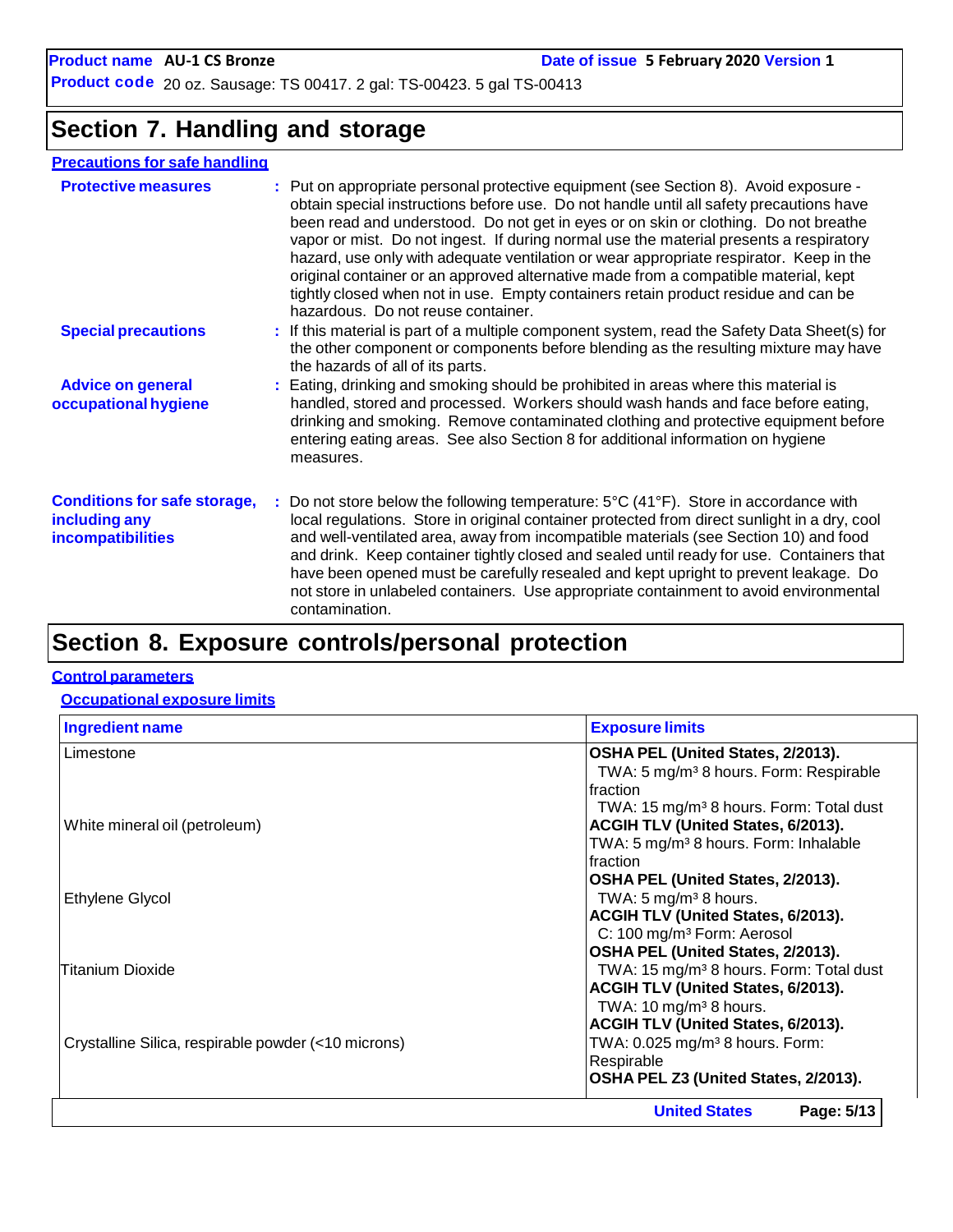# **Section 8. Exposure controls/personal protection**

|                                                                                                                                                                                        |                                                                                                                                                                                                               | TWA: 10 MG/M3 / (%SiO2+2) 8 hours. Form:<br>Respirable<br>TWA: 250 MPPCF / (%SiO2+5) 8 hours.<br>Form: Respirable                                                                                                                                                                                                                                                                                                                                            |
|----------------------------------------------------------------------------------------------------------------------------------------------------------------------------------------|---------------------------------------------------------------------------------------------------------------------------------------------------------------------------------------------------------------|--------------------------------------------------------------------------------------------------------------------------------------------------------------------------------------------------------------------------------------------------------------------------------------------------------------------------------------------------------------------------------------------------------------------------------------------------------------|
| = Acceptable Maximum Peak<br>Α<br>ACGIH<br>С<br>$=$ Ceiling Limit<br>F.<br>$=$ Fume<br><b>IPEL</b><br>= Internal Permissible Exposure Limit<br><b>OSHA</b><br>R<br>$=$ Respirable<br>Z | Key to abbreviations<br>= American Conference of Governmental Industrial Hygienists.<br>= Occupational Safety and Health Administration.<br>= OSHA 29CFR 1910.1200 Subpart Z - Toxic and Hazardous Substances | S<br>= Potential skin absorption<br><b>SR</b><br>= Respiratory sensitization<br>SS<br>= Skin sensitization<br><b>STEL</b><br>= Short term Exposure limit values<br>TD<br>$=$ Total dust<br><b>TLV</b><br>$=$ Threshold Limit Value<br>TWA<br>= Time Weighted Average                                                                                                                                                                                         |
| <b>Recommended monitoring</b><br>procedures                                                                                                                                            | Consult local authorities for acceptable exposure limits.<br>: If this product contains ingredients with exposure limits, personal, workplace<br>hazardous substances will also be required.                  | atmosphere or biological monitoring may be required to determine the effectiveness of<br>the ventilation or other control measures and/or the necessity to use respiratory<br>protective equipment. Reference should be made to appropriate monitoring standards.<br>Reference to national guidance documents for methods for the determination of                                                                                                           |
| <b>Appropriate engineering</b><br><b>controls</b><br><b>Environmental exposure</b><br><b>controls</b>                                                                                  | airborne contaminants below any recommended or statutory limits.<br>will be necessary to reduce emissions to acceptable levels.                                                                               | If user operations generate dust, fumes, gas, vapor or mist, use process enclosures,<br>local exhaust ventilation or other engineering controls to keep worker exposure to<br>Emissions from ventilation or work process equipment should be checked to ensure<br>they comply with the requirements of environmental protection legislation. In some<br>cases, fume scrubbers, filters or engineering modifications to the process equipment                 |
| <b>Individual protection measures</b><br><b>Hygiene measures</b>                                                                                                                       | showers are close to the workstation location.                                                                                                                                                                | : Wash hands, forearms and face thoroughly after handling chemical products, before<br>eating, smoking and using the lavatory and at the end of the working period.<br>Appropriate techniques should be used to remove potentially contaminated clothing.<br>Wash contaminated clothing before reusing. Ensure that eyewash stations and safety                                                                                                              |
| <b>Eye/face protection</b><br><b>Skin protection</b><br><b>Hand protection</b>                                                                                                         | Safety glasses with side shields.                                                                                                                                                                             | : Chemical-resistant, impervious gloves complying with an approved standard should be                                                                                                                                                                                                                                                                                                                                                                        |
|                                                                                                                                                                                        | protection time of the gloves cannot be accurately estimated.                                                                                                                                                 | worn at all times when handling chemical products if a risk assessment indicates this is<br>necessary. Considering the parameters specified by the glove manufacturer, check<br>during use that the gloves are still retaining their protective properties. It should be<br>noted that the time to breakthrough for any glove material may be different for different<br>glove manufacturers. In the case of mixtures, consisting of several substances, the |
| <b>Gloves</b>                                                                                                                                                                          |                                                                                                                                                                                                               |                                                                                                                                                                                                                                                                                                                                                                                                                                                              |
| <b>Body protection</b>                                                                                                                                                                 | handling this product.                                                                                                                                                                                        | Personal protective equipment for the body should be selected based on the task being<br>performed and the risks involved and should be approved by a specialist before                                                                                                                                                                                                                                                                                      |
| <b>Other skin protection</b>                                                                                                                                                           | specialist before handling this product.                                                                                                                                                                      | : Appropriate footwear and any additional skin protection measures should be selected<br>based on the task being performed and the risks involved and should be approved by a                                                                                                                                                                                                                                                                                |
|                                                                                                                                                                                        |                                                                                                                                                                                                               | <b>United States</b><br>Page: 6/13                                                                                                                                                                                                                                                                                                                                                                                                                           |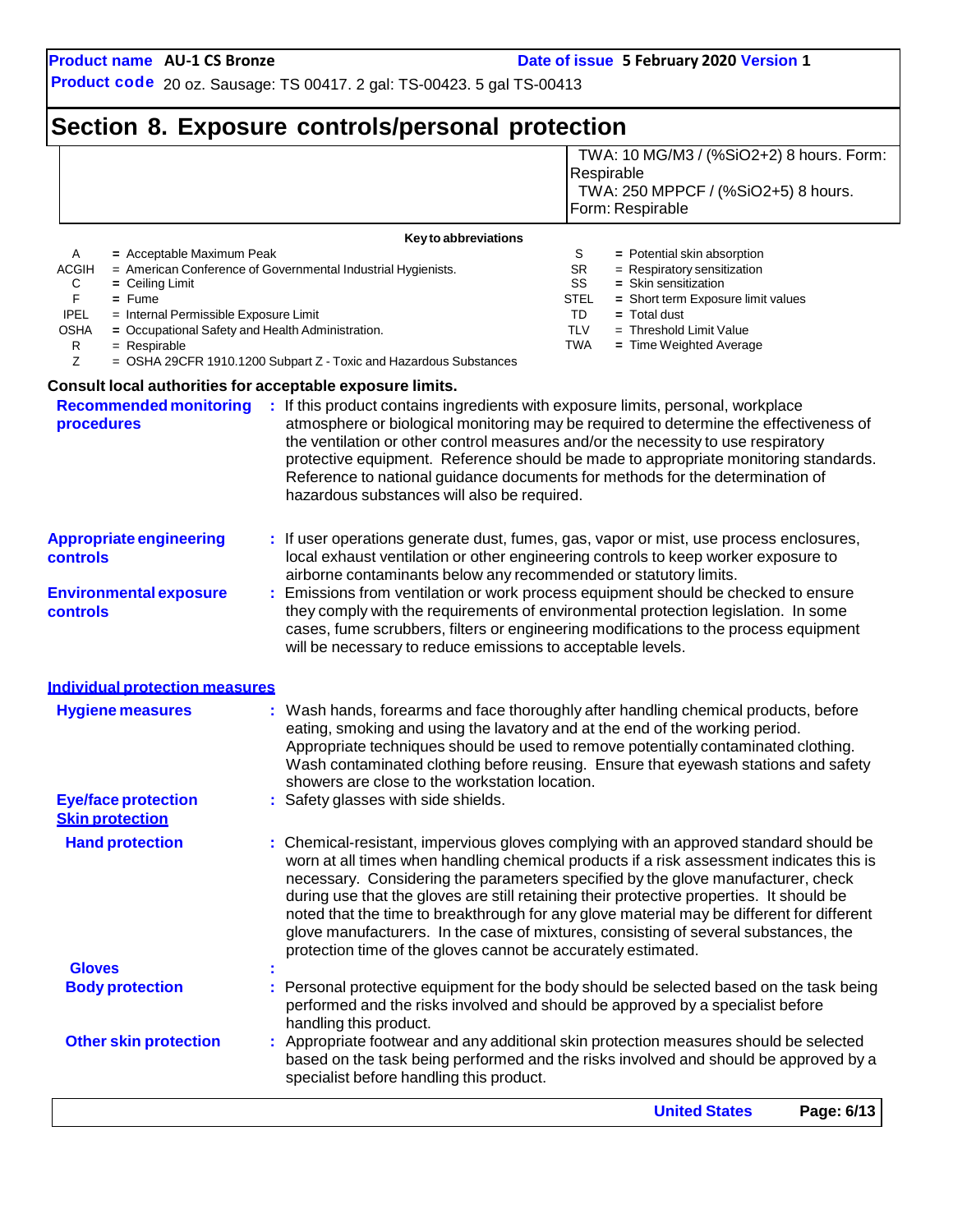**AU-1 CS Bronze Date of issue 5 February 2020 Version 1**

**Product code** 20 oz. Sausage: TS 00417. 2 gal: TS-00423. 5 gal TS-00413

# **Section 8. Exposure controls/personal protection**

| <b>Respiratory protection</b> | : Respirator selection must be based on known or anticipated exposure levels, the<br>hazards of the product and the safe working limits of the selected respirator. If workers<br>are exposed to concentrations above the exposure limit, they must use appropriate,<br>certified respirators. Use a properly fitted, air-purifying or air-fed respirator complying<br>with an approved standard if a risk assessment indicates this is necessary. |
|-------------------------------|----------------------------------------------------------------------------------------------------------------------------------------------------------------------------------------------------------------------------------------------------------------------------------------------------------------------------------------------------------------------------------------------------------------------------------------------------|
|                               |                                                                                                                                                                                                                                                                                                                                                                                                                                                    |

# **Section 9. Physical and chemical properties**

| <b>Appearance</b>                                      |                                         |
|--------------------------------------------------------|-----------------------------------------|
| <b>Physical state</b>                                  | : Paste                                 |
| <b>Color</b>                                           | $:$ Bronze                              |
| Odor                                                   | : Mild Acrylic                          |
| <b>Odor threshold</b>                                  | $\cdot$ Not available.                  |
| рH                                                     | $: 7.5 - 8.5$                           |
| <b>Melting point</b>                                   | : Not available.                        |
| <b>Boiling point</b>                                   | : >37.78°C (>100°F)                     |
| <b>Flash point</b>                                     | : Closed cup: 93.89°C (201°F)           |
| <b>Auto-ignition temperature</b>                       | : Not available.                        |
| <b>Decomposition temperature</b>                       | : Not available.                        |
| <b>Flammability (solid, gas)</b>                       | : Not available.                        |
| <b>Lower and upper explosive</b><br>(flammable) limits | : Not available.                        |
| <b>Evaporation rate</b>                                | $: 0.31$ (butyl acetate = 1)            |
| <b>Vapor pressure</b>                                  | : 2.3 kPa (17 mm Hg) [room temperature] |
| <b>Vapor density</b>                                   | : Not available.                        |
| <b>Relative density</b>                                | : 1.16                                  |
| Density (Ibs / gal)                                    | : 9.68                                  |
| <b>Solubility</b>                                      | : Soluble in Water                      |
| <b>Partition coefficient: n-</b><br>octanol/water      | : Not available.                        |
| <b>Viscosity</b>                                       | : $15-40$ g/s                           |
| <b>Volatility</b>                                      | : $35\%$ (v/v), $31\%$ (w/w)            |
| % Solid. (w/w)                                         | : 69                                    |
|                                                        |                                         |

# **Section 10. Stability and reactivity**

|                                                     | <b>United States</b><br>Page: 7/13                                                           |
|-----------------------------------------------------|----------------------------------------------------------------------------------------------|
| <b>Conditions to avoid</b>                          | : When exposed to high temperatures may produce hazardous decomposition products.            |
| <b>Possibility of hazardous</b><br><b>reactions</b> | : Under normal conditions of storage and use, hazardous reactions will not occur.            |
| <b>Chemical stability</b>                           | : The product is stable.                                                                     |
| <b>Reactivity</b>                                   | : No specific test data related to reactivity available for this product or its ingredients. |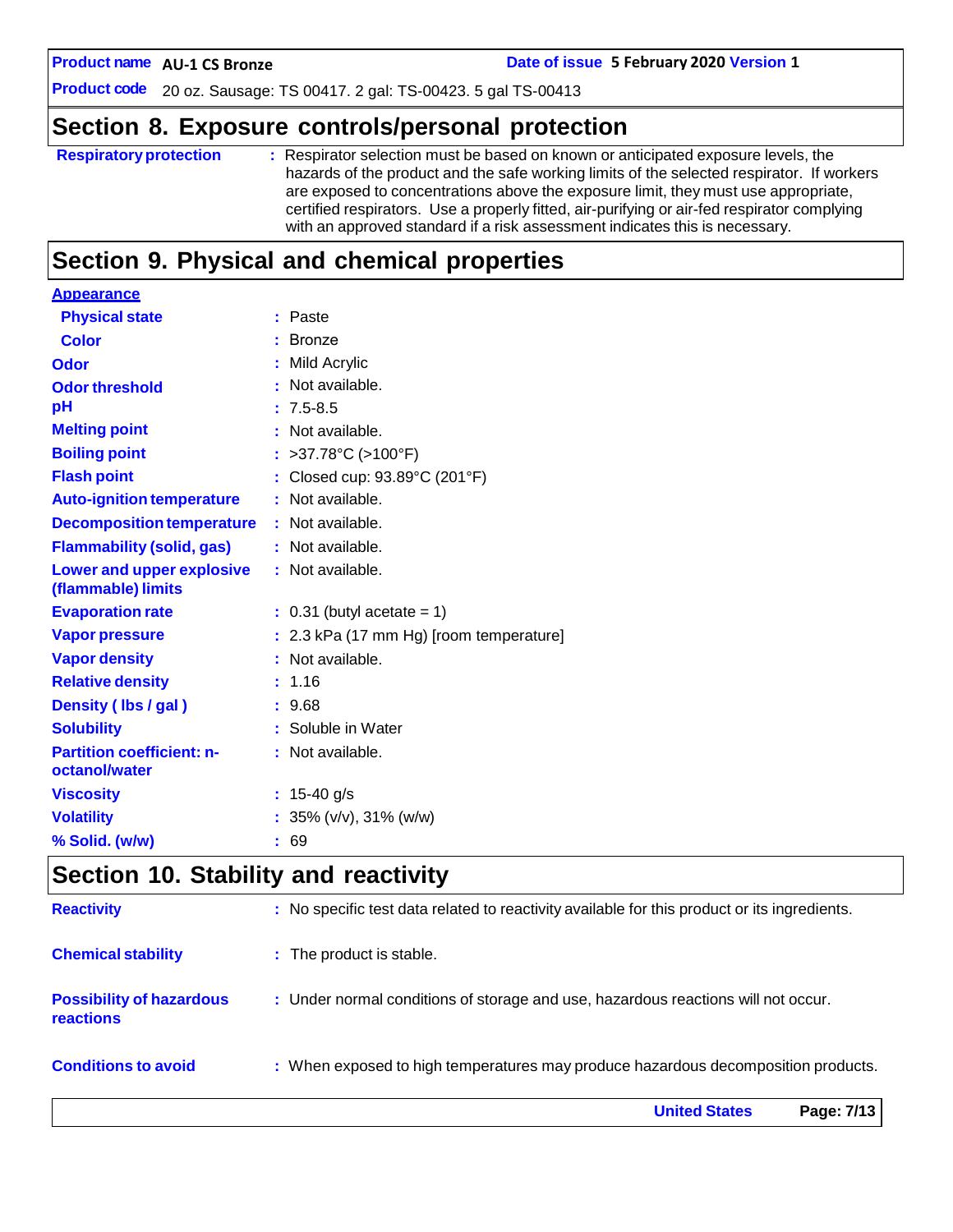**AU-1 CS Bronze Date of issue 5 February 2020 Version 1**

**Product code** 20 oz. Sausage: TS 00417. 2 gal: TS-00423. 5 gal TS-00413

### **Section 10. Stability and reactivity**

Refer to protective measures listed in sections 7 and 8.

| Incompatible materials         | : Keep away from the following materials to prevent strong exothermic reactions:<br>oxidizing agents, strong alkalis, strong acids. |
|--------------------------------|-------------------------------------------------------------------------------------------------------------------------------------|
| <b>Hazardous decomposition</b> | Decomposition products may include the following materials: carbon monoxide, carbon                                                 |
| products                       | dioxide, smoke, oxides of nitrogen.                                                                                                 |

# **Section 11. Toxicological information**

### **Information on toxicological effects**

### **Acute toxicity**

| <b>Product/ingredient name</b>                                             | <b>Result</b>                                        |                                                        |             |            | <b>Species</b>                                       | <b>Dose</b>                            | <b>Exposure</b> |
|----------------------------------------------------------------------------|------------------------------------------------------|--------------------------------------------------------|-------------|------------|------------------------------------------------------|----------------------------------------|-----------------|
| White mineral oil (petroleum)<br>Ethylene Glycol                           |                                                      | LD50 Oral<br>LD50 Dermal<br>LD50 Oral                  |             |            | Rat<br>Rabbit<br>Rat                                 | >5000 mg/kg<br>9.53 g/kg<br>4700 mg/kg |                 |
| Titanium Dioxide                                                           |                                                      | LD50 Oral                                              |             |            | Rat                                                  | >10 g/kg                               |                 |
| <b>Conclusion/Summary</b>                                                  |                                                      |                                                        |             |            | : There are no data available on the mixture itself. |                                        |                 |
| <b>Irritation/Corrosion</b>                                                |                                                      |                                                        |             |            |                                                      |                                        |                 |
| <b>Conclusion/Summary</b>                                                  |                                                      |                                                        |             |            |                                                      |                                        |                 |
| <b>Skin</b>                                                                |                                                      |                                                        |             |            | There are no data available on the mixture itself.   |                                        |                 |
| <b>Eyes</b>                                                                |                                                      |                                                        |             |            | There are no data available on the mixture itself.   |                                        |                 |
| <b>Respiratory</b>                                                         |                                                      |                                                        |             |            | There are no data available on the mixture itself.   |                                        |                 |
| <b>Sensitization</b>                                                       |                                                      |                                                        |             |            |                                                      |                                        |                 |
| <b>Conclusion/Summary</b>                                                  |                                                      |                                                        |             |            |                                                      |                                        |                 |
| <b>Skin</b>                                                                |                                                      | : There are no data available on the mixture itself.   |             |            |                                                      |                                        |                 |
| <b>Respiratory</b>                                                         |                                                      | $:$ There are no data available on the mixture itself. |             |            |                                                      |                                        |                 |
| <b>Mutagenicity</b>                                                        |                                                      |                                                        |             |            |                                                      |                                        |                 |
| <b>Conclusion/Summary</b>                                                  | : There are no data available on the mixture itself. |                                                        |             |            |                                                      |                                        |                 |
| <b>Carcinogenicity</b>                                                     |                                                      |                                                        |             |            |                                                      |                                        |                 |
| <b>Conclusion/Summary</b>                                                  | : There are no data available on the mixture itself. |                                                        |             |            |                                                      |                                        |                 |
| <b>Classification</b>                                                      |                                                      |                                                        |             |            |                                                      |                                        |                 |
| <b>Product/ingredient name</b>                                             |                                                      | <b>OSHA</b>                                            | <b>IARC</b> | <b>NTP</b> |                                                      |                                        |                 |
| Titanium Dioxide<br>Crystalline Silica, respirable<br>powder (<10 microns) |                                                      | $\blacksquare$<br>$\overline{a}$                       | 2B<br>1     |            | Known to be a human carcinogen.                      |                                        |                 |

**CarcinogenClassificationcode:**

**IARC: 1, 2A, 2B, 3, 4 NTP: Known to be a human carcinogen; Reasonably anticipated to be a human carcinogen OSHA: + Not listed/not regulated: -**

#### **Reproductive toxicity**

**Conclusion/Summary :**

There are no data available on the mixture itself.

#### **Teratogenicity**

| <b>United States</b> | Page: 8/13 |
|----------------------|------------|
|----------------------|------------|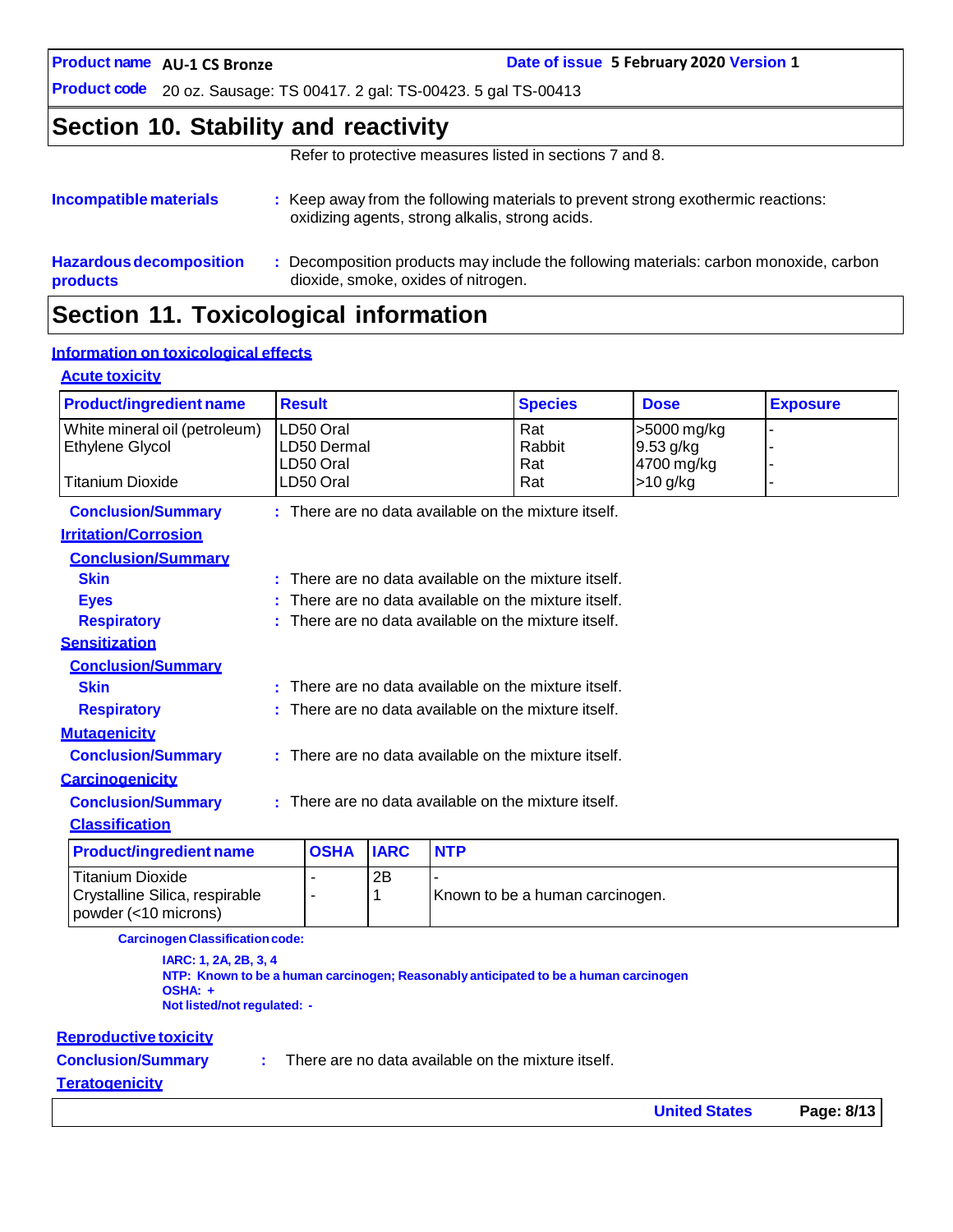### **Section 11. Toxicological information**

**Conclusion/Summary :** There are no data available on the mixture itself.

### **Specific target organ toxicity (single exposure)**

Not available.

### **Specific target organ toxicity (repeated exposure)**

| <b>Name</b>                                                                   | <b>Category</b>          |
|-------------------------------------------------------------------------------|--------------------------|
| <b>Ethylene Glycol</b><br>Crystalline Silica, respirable powder (<10 microns) | Category 2<br>Category 2 |
|                                                                               |                          |

**Target organs :** Contains material which may cause damage to the following organs: kidneys, lungs, heart, upper respiratory tract, skin, central nervous system (CNS), eye, lens or cornea.

#### **Aspiration hazard**

| <b>Name</b>                   | <b>Result</b>                  |
|-------------------------------|--------------------------------|
| White mineral oil (petroleum) | ASPIRATION HAZARD - Category 1 |

### **Information on the likely routes of exposure**

#### **Potential acute health effects**

|                                              | <b>United States</b><br>Page: 9/13                                                                                                                                                                                                                                                                                                                                                                                                                                                                                                                                                                                                       |
|----------------------------------------------|------------------------------------------------------------------------------------------------------------------------------------------------------------------------------------------------------------------------------------------------------------------------------------------------------------------------------------------------------------------------------------------------------------------------------------------------------------------------------------------------------------------------------------------------------------------------------------------------------------------------------------------|
| <b>Potential immediate</b><br><b>effects</b> | There are no data available on the mixture itself.                                                                                                                                                                                                                                                                                                                                                                                                                                                                                                                                                                                       |
| Long term exposure                           |                                                                                                                                                                                                                                                                                                                                                                                                                                                                                                                                                                                                                                          |
| <b>Potential delayed effects</b>             | : There are no data available on the mixture itself.                                                                                                                                                                                                                                                                                                                                                                                                                                                                                                                                                                                     |
| effects                                      |                                                                                                                                                                                                                                                                                                                                                                                                                                                                                                                                                                                                                                          |
| <b>Potential immediate</b>                   | $:$ There are no data available on the mixture itself.                                                                                                                                                                                                                                                                                                                                                                                                                                                                                                                                                                                   |
| <b>Short term exposure</b>                   | contact.                                                                                                                                                                                                                                                                                                                                                                                                                                                                                                                                                                                                                                 |
| <b>Conclusion/Summary</b>                    | : There are no data available on the mixture itself. This product contains Crystalline Silica<br>which can cause lung cancer or silicosis. The risk of cancer depends on the duration<br>and level of exposure to dust from sanding surfaces or mist from spray applications. If<br>splashed in the eyes, the liquid may cause irritation and reversible damage. Ingestion<br>may cause nausea, diarrhea and vomiting. This takes into account, where known,<br>delayed and immediate effects and also chronic effects of components from short-term<br>and long-term exposure by oral, inhalation and dermal routes of exposure and eye |
|                                              | Delaved and immediate effects and also chronic effects from short and long term exposure                                                                                                                                                                                                                                                                                                                                                                                                                                                                                                                                                 |
| <b>Ingestion</b>                             | : No specific data.                                                                                                                                                                                                                                                                                                                                                                                                                                                                                                                                                                                                                      |
|                                              | irritation<br>dryness<br>cracking                                                                                                                                                                                                                                                                                                                                                                                                                                                                                                                                                                                                        |
| <b>Skin contact</b>                          | : Adverse symptoms may include the following:                                                                                                                                                                                                                                                                                                                                                                                                                                                                                                                                                                                            |
| <b>Inhalation</b>                            | No specific data.                                                                                                                                                                                                                                                                                                                                                                                                                                                                                                                                                                                                                        |
| <b>Eye contact</b>                           | : No specific data.                                                                                                                                                                                                                                                                                                                                                                                                                                                                                                                                                                                                                      |
| Over-exposure signs/symptoms                 |                                                                                                                                                                                                                                                                                                                                                                                                                                                                                                                                                                                                                                          |
| <b>Ingestion</b>                             | : Low ingestion hazard in normal use.                                                                                                                                                                                                                                                                                                                                                                                                                                                                                                                                                                                                    |
| <b>Skin contact</b>                          | May cause allergic skin reactions and / or central nervous system depression. May cause<br>skin dryness and irritation.                                                                                                                                                                                                                                                                                                                                                                                                                                                                                                                  |
| <b>Inhalation</b>                            | May cause slight irritation to respiratory passages - headache - dizziness.                                                                                                                                                                                                                                                                                                                                                                                                                                                                                                                                                              |
| <b>Eye contact</b>                           | : Direct contact may cause slight to moderate irritation.                                                                                                                                                                                                                                                                                                                                                                                                                                                                                                                                                                                |
|                                              |                                                                                                                                                                                                                                                                                                                                                                                                                                                                                                                                                                                                                                          |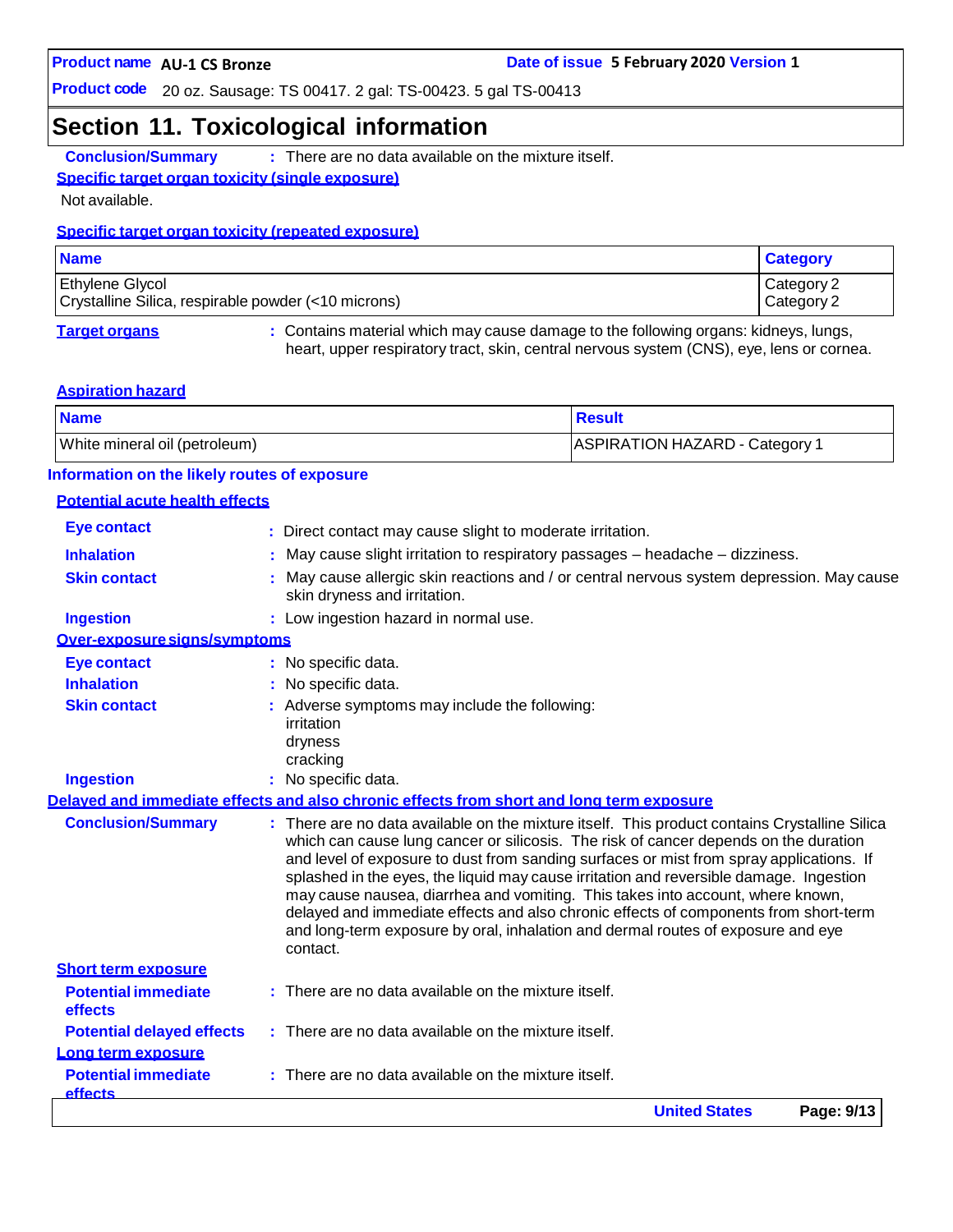**AU-1 CS Bronze Date of issue 5 February 2020 Version 1**

**Product code** 20 oz. Sausage: TS 00417. 2 gal: TS-00423. 5 gal TS-00413

### **Section 11. Toxicological information**

|                                         | <b>Potential delayed effects :</b> There are no data available on the mixture itself. |                                                                                                                                                                              |  |  |
|-----------------------------------------|---------------------------------------------------------------------------------------|------------------------------------------------------------------------------------------------------------------------------------------------------------------------------|--|--|
| <b>Potential chronic health effects</b> |                                                                                       |                                                                                                                                                                              |  |  |
| <b>General</b>                          |                                                                                       | : May cause damage to organs through prolonged or repeated exposure. Prolonged or<br>repeated contact can defat the skin and lead to irritation, cracking and/or dermatitis. |  |  |
| <b>Carcinogenicity</b>                  |                                                                                       | : May cause cancer. Risk of cancer depends on duration and level of exposure.                                                                                                |  |  |
| <b>Mutagenicity</b>                     |                                                                                       | : No known significant effects or critical hazards.                                                                                                                          |  |  |
| <b>Teratogenicity</b>                   | : No known significant effects or critical hazards.                                   |                                                                                                                                                                              |  |  |
| <b>Developmental effects</b>            | : No known significant effects or critical hazards.                                   |                                                                                                                                                                              |  |  |
| <b>Fertility effects</b>                | : No known significant effects or critical hazards.                                   |                                                                                                                                                                              |  |  |
| <b>Numerical measures of toxicity</b>   |                                                                                       |                                                                                                                                                                              |  |  |
| <b>Acute toxicity estimates</b>         |                                                                                       |                                                                                                                                                                              |  |  |
| <b>Route</b>                            |                                                                                       | <b>ATE value</b>                                                                                                                                                             |  |  |
| Oral                                    |                                                                                       | 14103.8 mg/kg                                                                                                                                                                |  |  |

# **Section 12. Ecological information**

### **Toxicity**

| <b>Product/ingredient name</b> | <b>Result</b>                   | <b>Species</b>                         | <b>Exposure</b> |
|--------------------------------|---------------------------------|----------------------------------------|-----------------|
| Titanium Dioxide               | Acute EC50 100 mg/l Fresh water | I Daphnia - Daphnia magna -<br>Neonate | 48 hours        |

### **Persistence and degradability**

Not available.

### **Bioaccumulative potential**

| <b>Product/ingredient name</b> | $LoaPow$ | <b>BCF</b> | <b>Potential</b> |
|--------------------------------|----------|------------|------------------|
| White mineral oil (petroleum)  | l >6     |            | high             |
| Ethylene Glycol                | -1.36    |            | low              |

### **Mobility in soil**

**Soil/water partition coefficient** (K<sub>oc</sub>)

**:** Not available.

# **Section 13. Disposal considerations**

**Disposal methods :** The generation of waste should be avoided or minimized wherever possible. Disposal of this product, solutions and any by-products should at all times comply with the requirements of environmental protection and waste disposal legislation and any regional local authority requirements. Dispose of surplus and non-recyclable products via a licensed waste disposal contractor. Waste should not be disposed of untreated to the sewer unless fully compliant with the requirements of all authorities with jurisdiction. Waste packaging should be recycled. Incineration or landfill should only be considered when recycling is not feasible. This material and its container must be disposed of in a

**United States Page: 10/13**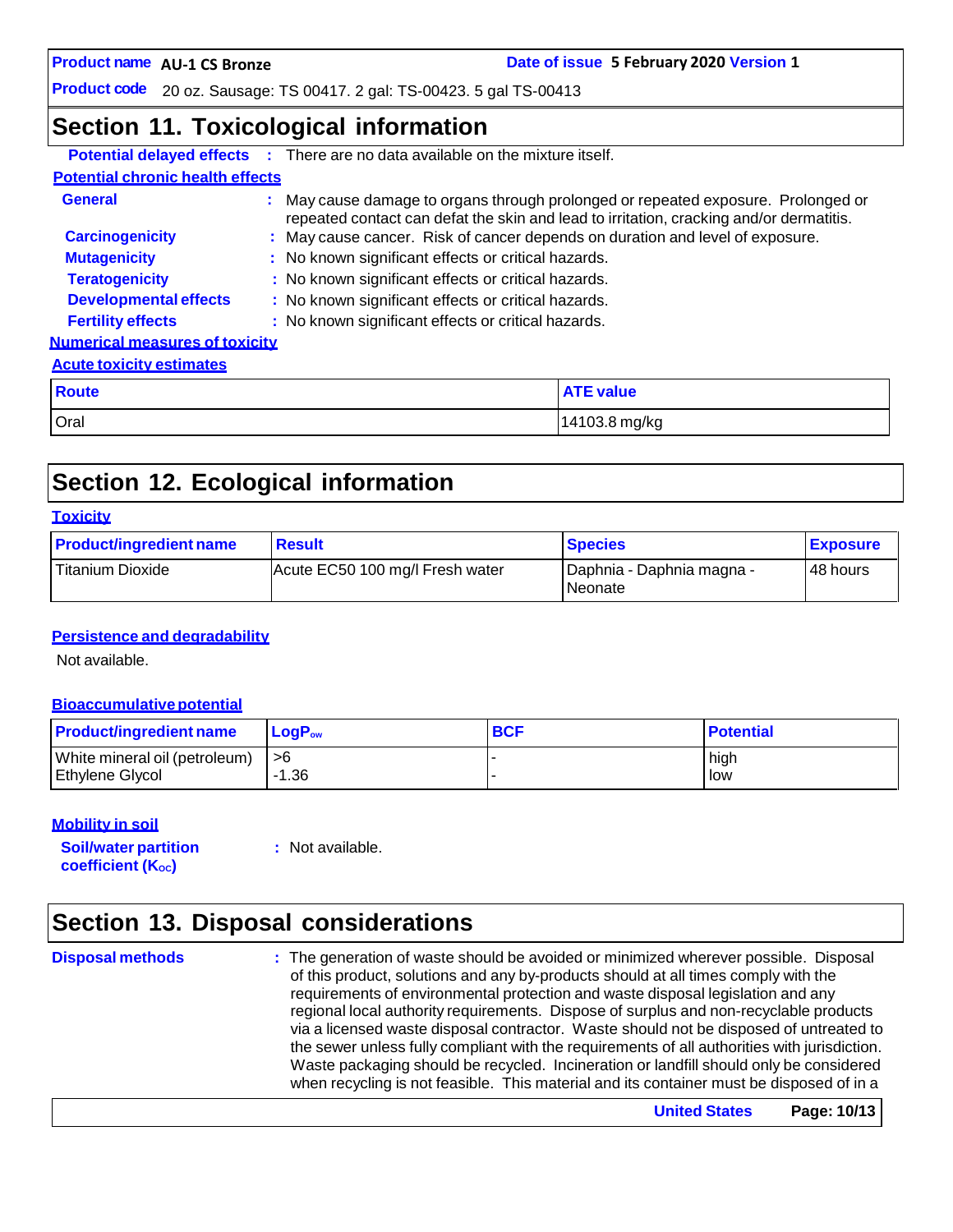**Product code** 20 oz. Sausage: TS 00417. 2 gal: TS-00423. 5 gal TS-00413

### **Section 13. Disposal considerations**

safe way. Care should be taken when handling emptied containers that have not been cleaned or rinsed out. Empty containers or liners may retain some product residues. Avoid dispersal of spilled material and runoff and contact with soil, waterways, drains and sewers.

**Disposal should be in accordance with applicable regional, national and local laws and regulations.**

**Refer to Section 7: HANDLING AND STORAGE and Section 8: EXPOSURE CONTROLS/PERSONAL PROTECTION for additional handling information and protection of employees. Section 6. Accidental release measures**

### **14. Transport information**

|                                                    | <b>DOT</b>                                                                       | <b>IMDG</b>     | <b>IATA</b>     |
|----------------------------------------------------|----------------------------------------------------------------------------------|-----------------|-----------------|
| <b>UN</b> number                                   | <b>UN3082</b>                                                                    | Not regulated.  | Not regulated.  |
| <b>UN proper shipping</b><br>name                  | ENVIRONMENTALLY<br>HAZARDOUS SUBSTANCE,<br>LIQUID, N.O.S.<br>(carbendazim (ISO)) |                 |                 |
| <b>Transport hazard class</b><br>(e <sub>s</sub> ) | Ι9                                                                               |                 |                 |
| <b>Packing group</b>                               | Ш                                                                                |                 |                 |
| <b>Environmental hazards</b>                       | No.                                                                              | No.             | No.             |
| <b>Marine pollutant</b><br><b>substances</b>       | Not applicable.                                                                  | Not applicable. | Not applicable. |
| <b>Product RQ (lbs)</b>                            | 14992.5                                                                          | Not applicable. | Not applicable. |
| <b>RQ substances</b>                               | (carbendazim (ISO))                                                              | Not applicable. | Not applicable. |

### **Additional information**

| <b>DOT</b>  | : Package sizes shipped in quantities less than the product reportable quantity are not subject to the |
|-------------|--------------------------------------------------------------------------------------------------------|
|             | RQ (reportable quantity) transportation requirements.                                                  |
| <b>IMDG</b> | : None identified.                                                                                     |
| <b>IATA</b> | : None identified.                                                                                     |

**Special precautions for user : Transport within user's premises:** always transport in closed containers that are upright and secure. Ensure that persons transporting the product know what to do in the event of an accident or spillage.

### **Section 15. Regulatory information**

| <b>Australia inventory (AICS)</b><br>: Not determined.                                                                      |  |
|-----------------------------------------------------------------------------------------------------------------------------|--|
| Canada inventory (DSL)<br>: All components are listed or exempted.                                                          |  |
| <b>China inventory (IECSC)</b><br>: Not determined.                                                                         |  |
| <b>Europe inventory (REACH)</b><br>: Please contact your supplier for information on the inventory status of this material. |  |
| <b>Japan inventory (ENCS)</b><br>: Not determined.                                                                          |  |

**United States Page: 11/13**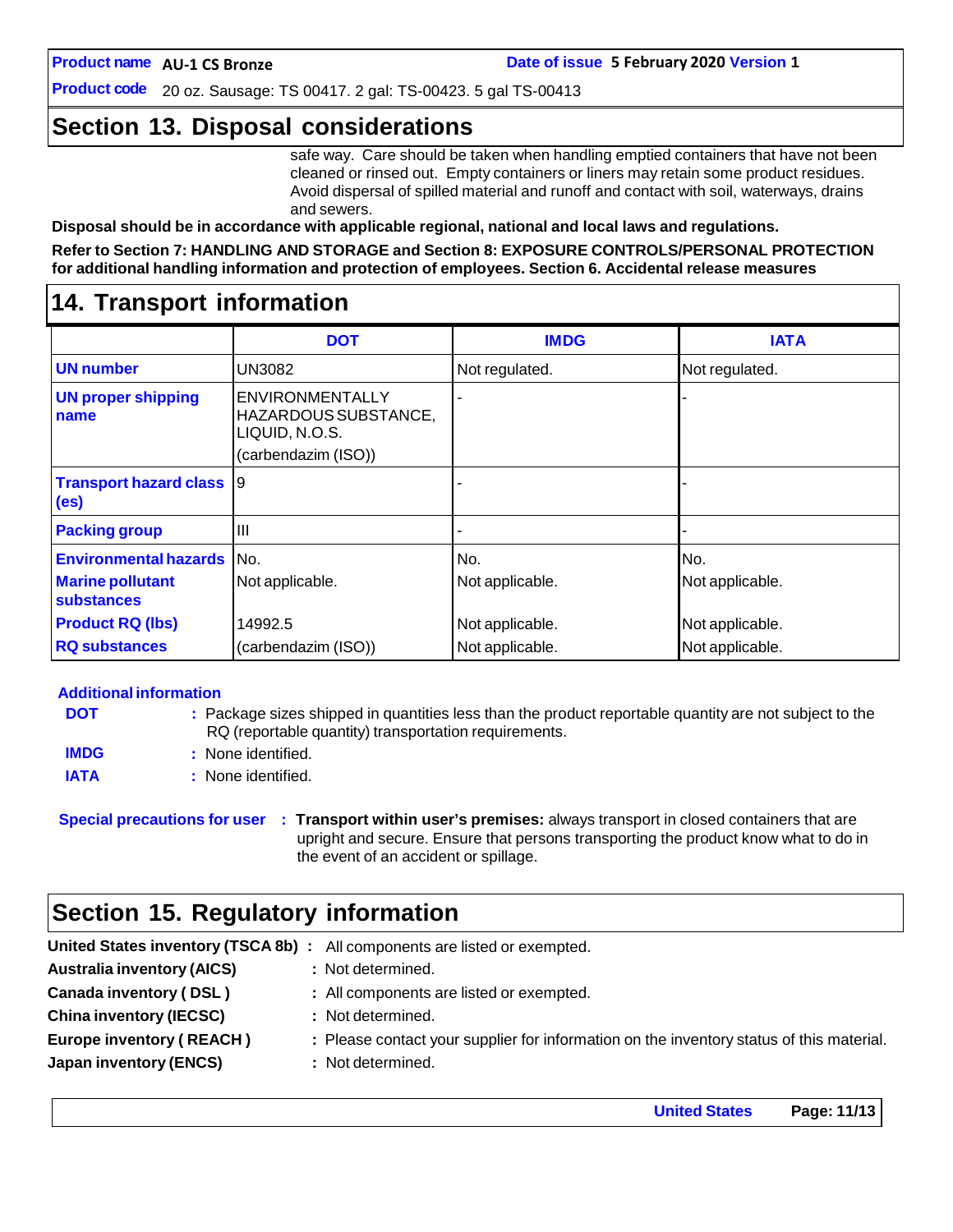**Product code** 20 oz. Sausage: TS 00417. 2 gal: TS-00423. 5 gal TS-00413

# **Section 15. Regulatory information**

- **Korea inventory (KECI) : New Zealand ( NZIoC ) :** : Not determined.
- : Not determined.

**Philippines inventory (PICCS) :** Not determined.

### **United States**

**SARA 302/304**

**SARA 304 RQ :** Not applicable.

**Composition/information on ingredients**

No products were found.

#### SARA311/312

**Classification :** Immediate (acute) health hazard D elayed (chronic) health hazard

#### **Composition/information on ingredients**

| <b>Name</b>                                               | <b>Fire</b><br>hazard | <b>Sudden</b><br><b>release of</b><br><b>pressure</b> | <b>Reactive</b> | Immediate<br>(acute)<br>health<br>hazard | <b>Delayed</b><br>(chronic)<br>health<br>hazard |
|-----------------------------------------------------------|-----------------------|-------------------------------------------------------|-----------------|------------------------------------------|-------------------------------------------------|
| White mineral oil (petroleum)                             | No.                   | No.                                                   | No.             | Yes.                                     | No.                                             |
| Ethylene Glycol                                           | No.                   | No.                                                   | No.             | Yes.                                     | Yes.                                            |
| <b>Titanium Dioxide</b>                                   | No.                   | No.                                                   | No.             | No.                                      | Yes.                                            |
| Crystalline Silica, respirable powder<br>$(<$ 10 microns) | No.                   | No.                                                   | No.             | No.                                      | Yes.                                            |

#### **SARA 313**

### **Supplier notification :** Ethylene Glycol 107-21-1 0.5 - 1.5

|  | GHEINGA HANG    |  |  |
|--|-----------------|--|--|
|  | Fthylene Glycol |  |  |

**Chemical name CAS number Concentration**

SARA 313 notifications must not be detached from the SDS and any copying and redistribution of the SDS shall include copying and redistribution of the notice attached to copies of the SDS subsequently redistributed.

**Pennsylvania (worker and community right to know act): The following components are cited in the Pennsylvania Hazardous Substances List, and are present at levels that require reporting.**

| Ethylene Glycol | $107 - 21 - 1$ | $< 2\%$ |
|-----------------|----------------|---------|
|                 |                |         |

**California Prop. 65**: **WARNING:** This product can expose you to chemicals

including Crystalline Silica (respirable powder), and ethylene glycol, which are known to the State of California to cause cancer and birth defects or other reproductive harm. For more information go to [www.P65Warnings.ca.gov.](http://www.p65warnings.ca.gov/)

### **Section 16. Other information**

**Hazardous Material Information System (U.S.A.)**

**Health :** 2 \* **Flammability :** 1 **Physical hazards :** 0

( \* ) - Chronic effects

Caution: HMIS® ratings are based on a 0-4 rating scale, with 0 representing minimal hazards or risks, and 4 representing significant hazards or risks Although HMIS® ratings are not required on MSDSs under 29 CFR 1910.1200, the preparer may choose to provide them. HMIS® ratings are to be used with a fully implemented HMIS® program. HMIS® is a registered mark of the National Paint & Coatings Association (NPCA). HMIS® **materials maybe purchased exclusively from J. J. Keller (800) 327-6868.**

**The customer is responsible for determining the PPE code for this material.**

**National Fire Protection Association (U.S.A.)**

**Health :** 2 **Flammability :** 1 **Instability :** 0

**United States Page: 12/13**